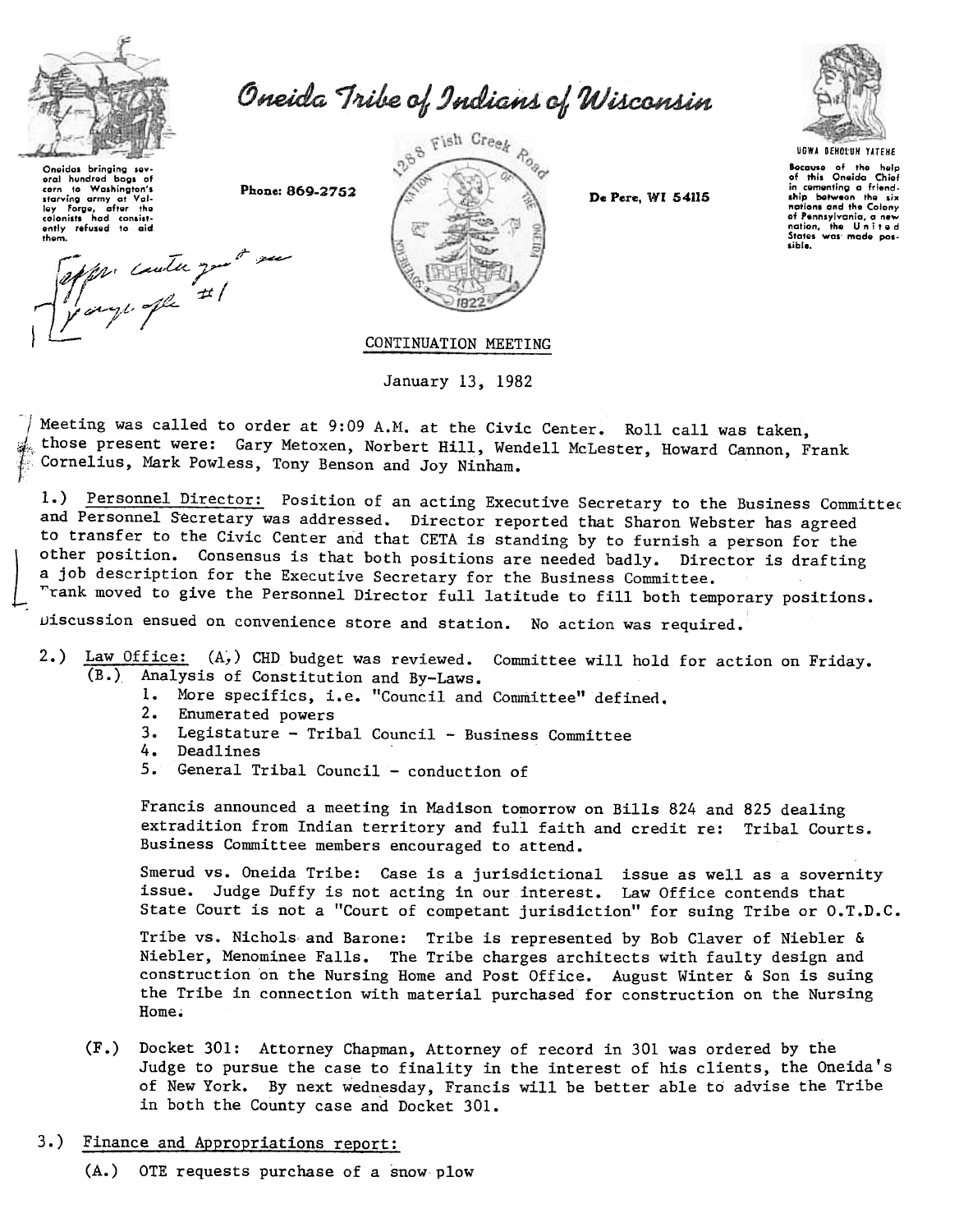Oneida Tribe of Indians of Wisconsin Continuation Meeting  $-1/13/82$ Page 2

- $(B.)$  Cannery requests a line item budget change.<br> $(C.)$  Text book purchase also a line its .
- Text book purchase also a line item transfer of  $$131.44$
- (D.) Approval of budget per American Lutheran Church \$7,500, contingent on completion of proposal.

Frank moved for blanket approval of all above items. Wendell seconded. Motion carried unanimously.

4.)  $\frac{\text{Chairman's travel request:}}{(\text{A.}) \quad \text{Travel to Madison for}}$ 

- Travel to Madison tomorrow and on January 18th.
- $(B.)$  Use of tribal vehicle (Chairman estimated actual cost per mile of .12 $\varphi$ ) A draft of a policy was presented by lvendell for handling costs of car. Joy asks about availability of GSA policy. Frank replied that there is one that could be gotten.

Howard moved to accept policy as drafted by Wendell. Seconded by Frank. Motion carried unanimously.

Norbert moved to approve travel to Madison. Seconded by Howard. In discussion, Chairman requested that as many Business Committee members as can should go tomorrow. Motion amended to include Chairman and other Business Committee members. Motion carried unanimousl

(Recessed 12:00 noon to 1:00 P.M.)

5.) Chairman's Organizational Proposal:

After review of the proposal, some amendments were suggested relative to the move. Howard moved to accept the amended proposal. Frank seconded. Motion carried unanimously

Indian Health Budget:

Revised budget was presented by the Tribal Manager and Personnel Director. Budget was reviewed and adjusted by the Committee. Mark voiced opposition to accepting cutbacks and submitting a revised budget.

Oneida Health Center evaluation was announced for Jnauary 13 & 14 at 7:00 P.M.

Personnel Director announced that Wanda Webster has agreed to work full time at the Tribal Building until the Executive Secretary position is filled and Sharon Webster will transfer to the Civic Center on Monday, January 18, 1982.

## Education Board:

The Board elected by the General Tribal Council remains unorganized and unable to meet for three years. Frank Cornelius (Liaison for education) needs direction. Suggestions was to have Ron Skenandore regroup all committees into one Board for the purpose of contracting. February 1 is the deadline for JOM; Parent Committee must be identified by January 15, 1982; October 1 it must be decided. whether all committees will form one board or it the Tribe is to continue with a non-functional board. Tony questions legality of over-ruling General Tribal Council by acting in lieu of the board they elected.

Frank moved to accept resolutions and contract and to withhold codes but submit sample by-laws. Wendell seconded. Motion carried with Mark and Tony opposing.

## 8.) Museum Proposal:

.Director informed the Committee that a grant of 10% of operating budget can be applied for. In reviewing the paperwork, it was discovered that request could be for iO%or \$5,000. The Committee recommends that proposal be for \$5,000 and also that items D-2 and D-4 be reconsidered.

Frank moved to approve contingent on above. Wendell seconded. Motion carried unnaimously.

A grant for \$63,534 proposed for through the National Endowment for the Humanities. Amount includes 18 months salary for Coordinator.

Howard moved to approve. Frank seconded. In discussion, an obligation to the Tribe was